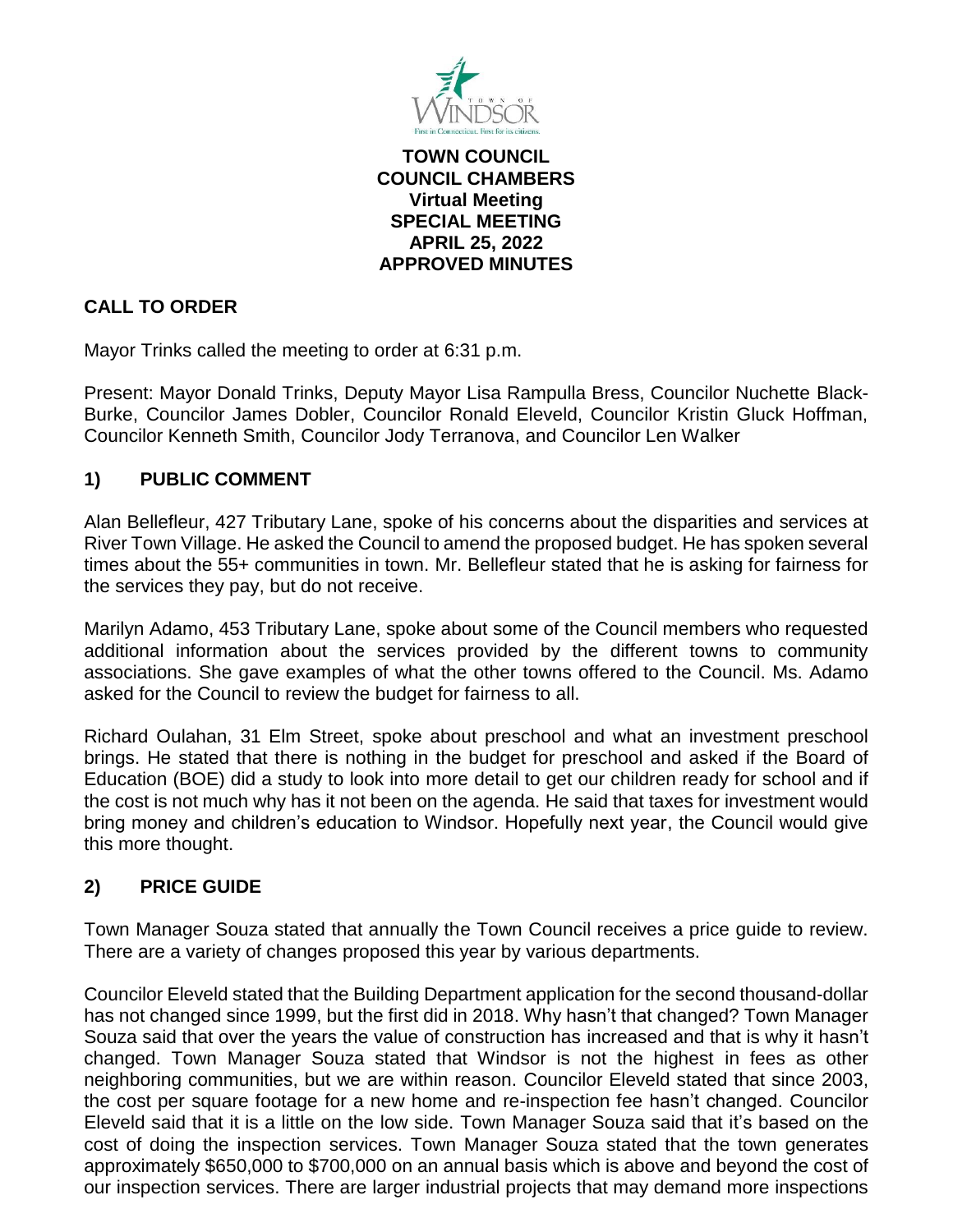

Town Council Special meeting April 25, 2022

because they have a longer construction period. Councilor Eleveld stated that once every decade we should review these costs and adjust the number closer to the current costs. We should be reasonable in making adjustments to some of these fees. The cost of living and everything has gone up.

Councilor Smith asked how Windsor compares with other towns. Town Manager Souza stated that each year staff is asked to do a comparison. He said that the town is in the middle range. Some fees are set by state law and sometimes the State law does not change for a while.

Mayor Trinks stated that recreation issues seem to be centered on the increasing cost of labor. Town Manager Souza said that labor costs particularly in the last two years with minimum wage increases have gone up as well as the cost of commodities and supplies. Mayor Trinks stated that it's the cost of doing business.

Councilor Eleveld asked Town Manager Souza about the recreation and leisure increase and if it is primarily due to the higher cost of labor. Town Manager Souza stated that it's due to the ratios of the programs. Recreation is planning on a larger number of participants and additional program offerings. Councilor Eleveld asked if the prices have increased across all of the programs due to the underlying cost. Mr. Henderson, Assistant Recreation Director, said that the increase in the minimum wage and the cost of materials and supplies have been a factor. Councilor Eleveld asked if the increase to \$732,000 is majorly due from price hikes. Mr. Henderson said that a little of it is, but it is also due to covid. Councilor Eleveld asked about the American Rescue Fund and would any of that apply to this. Town Manager Souza said that staff is working on allocating funds for the wellness health and fitness initiative.

Councilor Smith asked about Town Hall room rentals and he assumed there are other places that are rented in town. Is there any anticipation of raising the fee? Town Manager Souza stated that in terms of Town Hall, there are very few requests to use it. Mr. Henderson said that the fee for the parks is in the medium range with surrounding towns that have rental pavilions. Councilor Smith asked if the users are required to remove their own trash. Mr. Henderson said that there are trash barrels and they are required to clean up after themselves. There is a rental fee of \$25 for four hours.

### **3) PRELIMINARY DELIBERATIONS**

Councilor Terranova spoke on behalf of her colleagues and stated that they would really like to see no tax increase this year for the taxpayers. It's still been a challenging year for many people. She said that we are very fortunate to have a well-managed town and a healthy reserve fund. To avoid a tax increase, the budget would need to be reduced by almost \$2.6 million. Councilor Terranova stated that one of the Council's priorities is to always maintain services in the town and to not cut any. Councilor Terranova said that not having a cost to taxpayers is a challenge, but the town is in a good position right now and they are proposing a three-pronged approach.

- 1. Use opening cash to reduce the tax levy;
- 2. Use some of the American Rescue Funds in places that are appropriate to provide funding for qualifying expenditures and to fit in with some of our long-term strategic planning;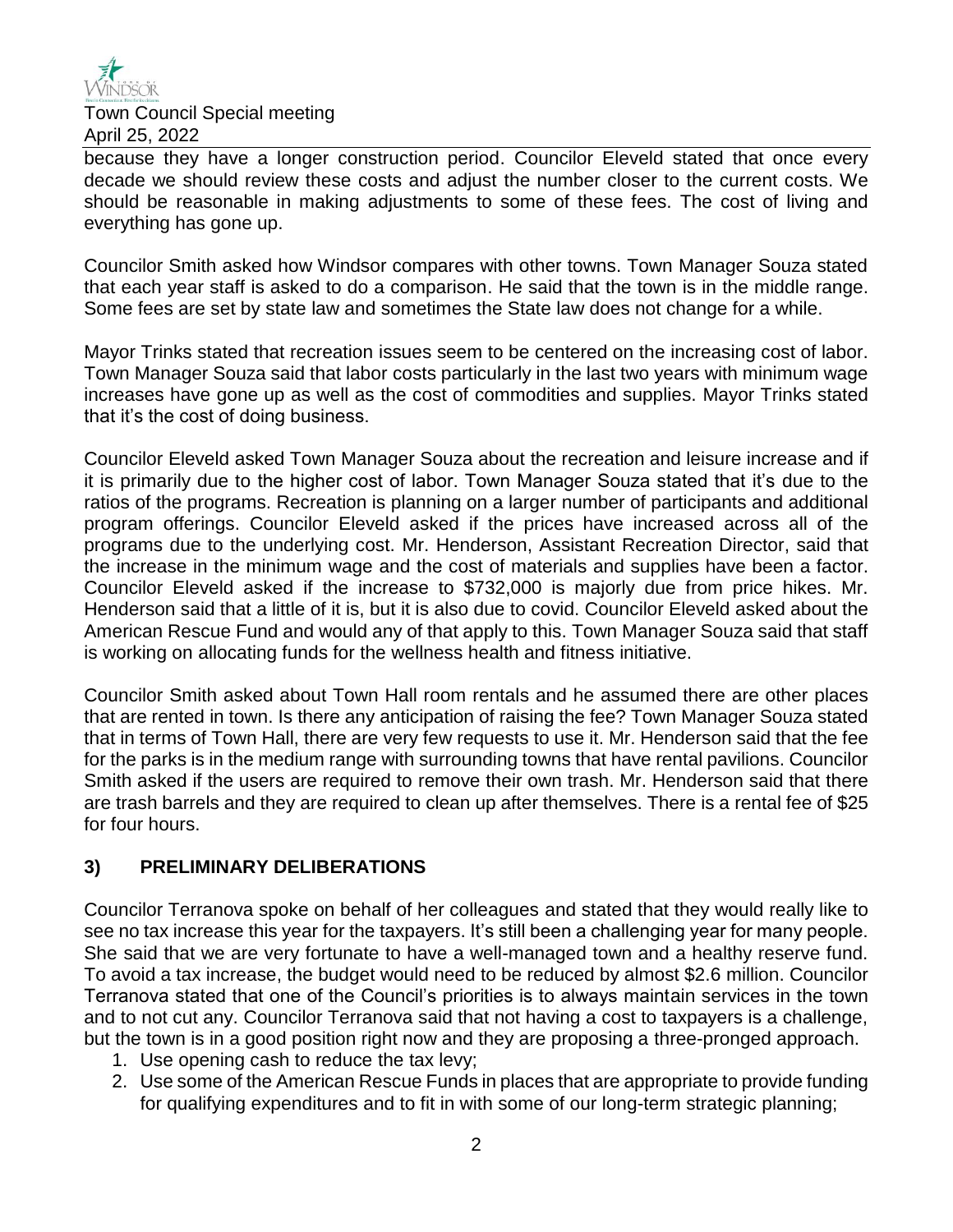

Town Council Special meeting April 25, 2022

> 3. To find ways to use some of our cash reserve funds to fund one-time expenditures instead of coming out of the general fund.

Councilor Eleveld stated that his colleagues discussed finding a responsible way to a zero increase. One idea discussed was moving some capital expenditures off to pay as you go. The Caring Connection has been losing money for five years. The childcare was profitable for two years, but covid caused issues that the American Rescue Fund would help with. Councilor Eleveld said that as far as the Caring Connection, we can fund it for the next two years, but if it's not profitable it needs to go. Councilor Eleveld said that the town received money for the Caring Connection from the State, but it's not enough. Councilor Eleveld said he would reduce the budget for the BOE and Town Council to use funds from open cash to make it work. In two years, there would be a revaluation of properties which may cause funding issues.

Deputy Mayor Rampulla Bress said that she fully supported the three-pronged approach. She stated that she is very proud of the town for its fiscal management. She is glad we are able to pass on these savings to our citizens. Economic Development has brought in the past few years Amazon and some warehouses along with some challenges. The challenge they don't present is the money they bring to the town that allows our taxes to be low. Deputy Mayor Rampulla Bress stated that she is really hopeful about using the three-pronged approach with the Council to continue to assist our citizens in the coming year without having to eliminate services.

Councilor Walker said that he is in total agreement. He stated that wages have increased a lot of time because the labor force is short. We earn more but we spend even more now. Whatever we can do to retain the services and give the residents of Windsor a break would be great. Councilor Walker is all for it.

Councilor Black-Burke stated that we are all in agreement here. Many citizens are really still in a difficult place. Anything to offset and reduce wherever can be found helps. Hopefully we can get to zero to help the residents.

Councilor Smith stated that he is on the same page as everyone else.

Councilor Dobler said that he is also in agreement. The ideas are good on how to get there. He stated that he would rather find a way to not cut services. Councilor Dobler said that any cutting should be addressed next year.

Mayor Trinks stated that we all know where we want to be. He stated that on Wednesday night, we would have a budget that all nine Town Council members can stand behind. Let's give the taxpayers as much of a break before heading into that.

Councilor Smith stated that to hold it to a zero increase is a monumental task, especially with inflation running at 11.5%. Councilor Smith said that he knows the Council is going to work hard and he knows we would get through it together.